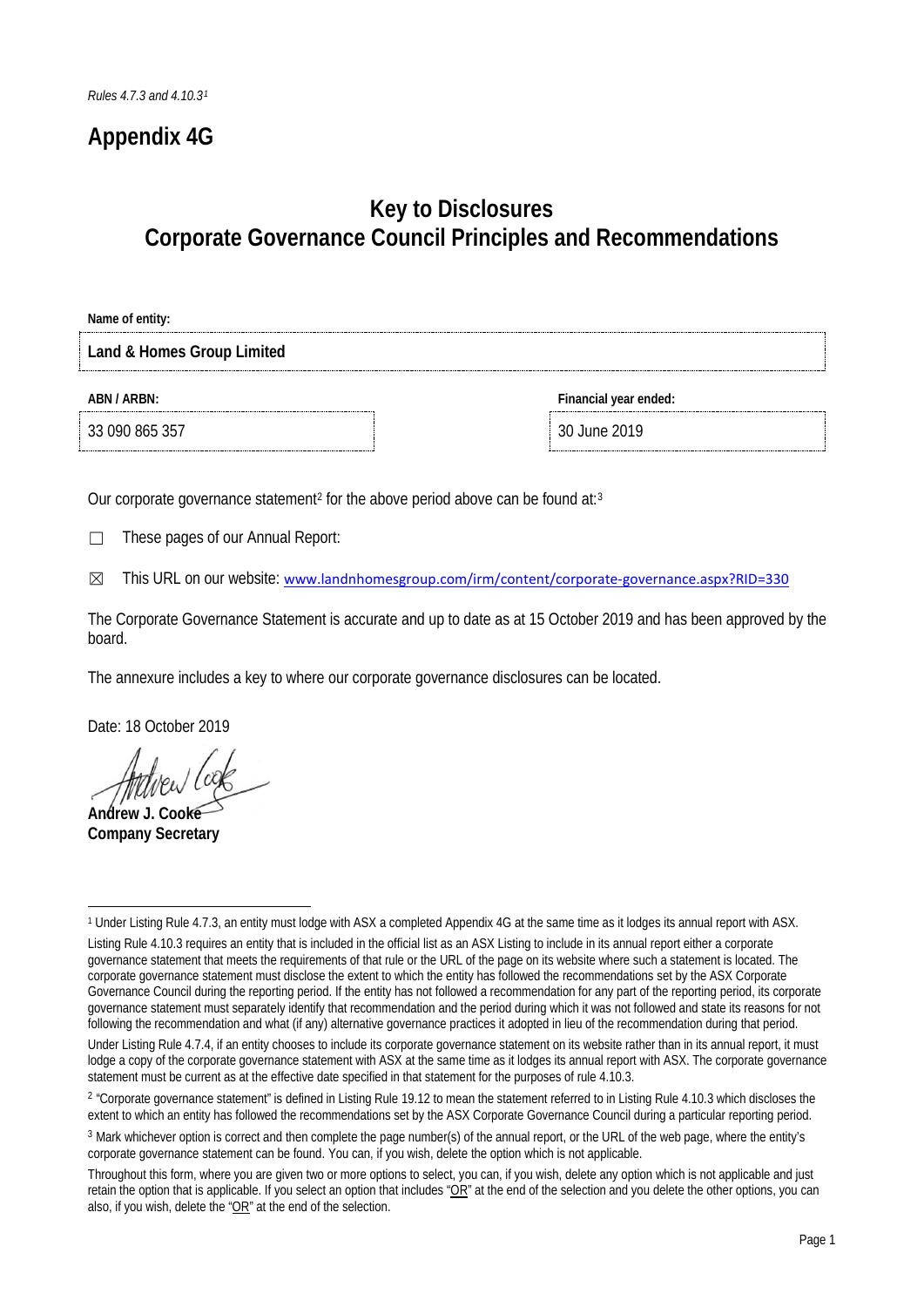## <span id="page-1-0"></span>**ANNEXURE – KEY TO CORPORATE GOVERNANCE DISCLOSURES**

-

| Corporate Governance Council recommendation |                                                                                                                                                                                                                                                                                                                                                         | We have followed the recommendation in full for the whole of the period above.<br>We have disclosed                                                                                                                                                                                                                                               | We have NOT followed the recommendation in full for<br>the whole of the period above. We have disclosed <sup>4</sup>                                                                           |
|---------------------------------------------|---------------------------------------------------------------------------------------------------------------------------------------------------------------------------------------------------------------------------------------------------------------------------------------------------------------------------------------------------------|---------------------------------------------------------------------------------------------------------------------------------------------------------------------------------------------------------------------------------------------------------------------------------------------------------------------------------------------------|------------------------------------------------------------------------------------------------------------------------------------------------------------------------------------------------|
|                                             | PRINCIPLE 1 - LAY SOLID FOUNDATIONS FOR MANAGEMENT AND OVERSIGHT                                                                                                                                                                                                                                                                                        |                                                                                                                                                                                                                                                                                                                                                   |                                                                                                                                                                                                |
| 1.1                                         | A listed entity should disclose:<br>the respective roles and responsibilities of its board<br>(a)<br>and management; and<br>those matters expressly reserved to the board and<br>(b)<br>those delegated to management.                                                                                                                                  | the fact that we follow this recommendation:<br>⊠<br>in our Corporate Governance Statement<br>and information about the respective roles and responsibilities of our board and<br>management (including those matters expressly reserved to the board and those<br>delegated to management):<br>$\boxtimes$ in our Corporate Governance Statement | an explanation why that is so in our Corporate<br>L<br>Governance Statement OR<br>we are an externally managed entity and this<br>$\Box$<br>recommendation is therefore not applicable         |
| 1.2                                         | A listed entity should:<br>undertake appropriate checks before appointing a<br>(a)<br>person, or putting forward to security holders a<br>candidate for election, as a director; and<br>provide security holders with all material information in<br>(b)<br>its possession relevant to a decision on whether or not<br>to elect or re-elect a director. | the fact that we follow this recommendation:<br>⊠<br>in our Corporate Governance Statement<br>$\boxtimes$<br>in 2019 Annual Report at                                                                                                                                                                                                             | an explanation why that is so in our Corporate<br>$\mathbb{R}^n$<br>Governance Statement OR<br>we are an externally managed entity and this<br>∟<br>recommendation is therefore not applicable |
| 1.3                                         | A listed entity should have a written agreement with each<br>director and senior executive setting out the terms of their<br>appointment.                                                                                                                                                                                                               | the fact that we follow this recommendation:<br>⊠<br>in our Corporate Governance Statement                                                                                                                                                                                                                                                        | $\Box$<br>an explanation why that is so in our Corporate<br>Governance Statement OR<br>∟<br>we are an externally managed entity and this<br>recommendation is therefore not applicable         |
| 1.4                                         | The company secretary of a listed entity should be<br>accountable directly to the board, through the chair, on all<br>matters to do with the proper functioning of the board.                                                                                                                                                                           | the fact that we follow this recommendation:<br>⊠<br>in our Corporate Governance Statement                                                                                                                                                                                                                                                        | L<br>an explanation why that is so in our Corporate<br>Governance Statement OR<br>we are an externally managed entity and this<br>L<br>recommendation is therefore not applicable              |

<sup>4</sup> If you have followed all of the Council's recommendations in full for the whole of the period above, you can, if you wish, delete this column from the form and re-format it.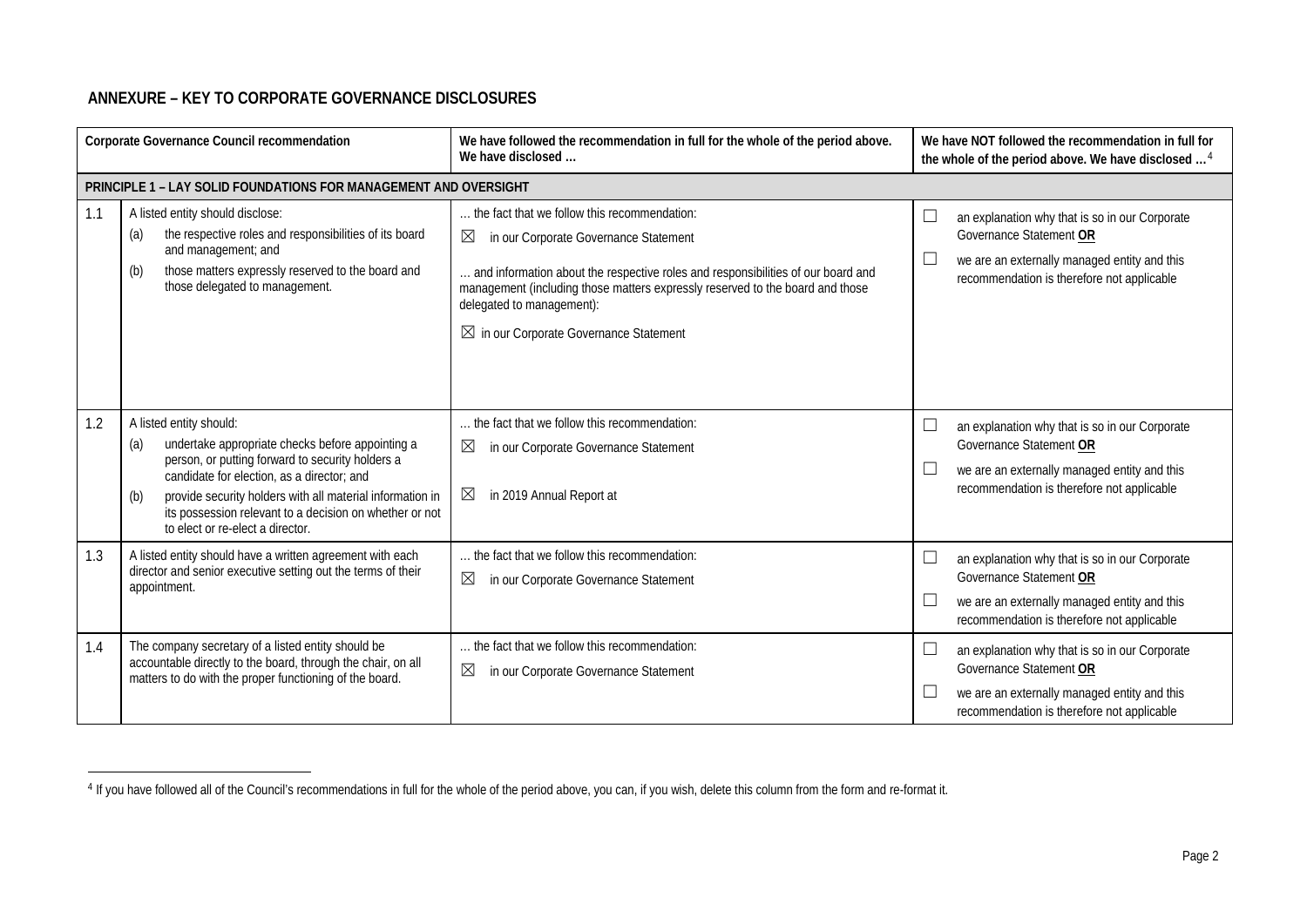| Corporate Governance Council recommendation |                                                                                                                                                                                                                                                                                                                                                                                                                                                                                                                                                                                                                                                                                                                                                                                                                                                                                                                                                                                                                                                                                            | We have followed the recommendation in full for the whole of the period above.<br>We have disclosed                                                                                                                                                                                                                                                                                                                                                                                                                                                                                                                                                                                           |                  | We have NOT followed the recommendation in full for<br>the whole of the period above. We have disclosed <sup>4</sup>                                                                                                      |
|---------------------------------------------|--------------------------------------------------------------------------------------------------------------------------------------------------------------------------------------------------------------------------------------------------------------------------------------------------------------------------------------------------------------------------------------------------------------------------------------------------------------------------------------------------------------------------------------------------------------------------------------------------------------------------------------------------------------------------------------------------------------------------------------------------------------------------------------------------------------------------------------------------------------------------------------------------------------------------------------------------------------------------------------------------------------------------------------------------------------------------------------------|-----------------------------------------------------------------------------------------------------------------------------------------------------------------------------------------------------------------------------------------------------------------------------------------------------------------------------------------------------------------------------------------------------------------------------------------------------------------------------------------------------------------------------------------------------------------------------------------------------------------------------------------------------------------------------------------------|------------------|---------------------------------------------------------------------------------------------------------------------------------------------------------------------------------------------------------------------------|
| 1.5                                         | A listed entity should:<br>have a diversity policy which includes requirements for<br>(a)<br>the board or a relevant committee of the board to set<br>measurable objectives for achieving gender diversity<br>and to assess annually both the objectives and the<br>entity's progress in achieving them;<br>disclose that policy or a summary of it; and<br>(b)<br>disclose as at the end of each reporting period the<br>(c)<br>measurable objectives for achieving gender diversity<br>set by the board or a relevant committee of the board<br>in accordance with the entity's diversity policy and its<br>progress towards achieving them and either:<br>(1) the respective proportions of men and women on<br>the board, in senior executive positions and<br>across the whole organisation (including how the<br>entity has defined "senior executive" for these<br>purposes); or<br>(2) if the entity is a "relevant employer" under the<br>Workplace Gender Equality Act, the entity's most<br>recent "Gender Equality Indicators", as defined in<br>and published under that Act. | the fact that we have a diversity policy that complies with paragraph (a):<br>$\boxtimes$<br>in our Corporate Governance Statement<br>and a copy of our diversity policy statement or a summary of it:<br>$\underline{\boxtimes}$<br>at<br>http://www.landnhomesgroup.com/irm/content/corporate-governance.aspx?RID=330<br>And the measurable objectives for achieving gender diversity set by the board or a<br>relevant committee of the board in accordance with our diversity policy and our<br>progress towards achieving them:<br>$\Box$<br>In our Corporate Governance Statement<br>And the information referred to in paragraphs (c)(1)<br>⊠<br>In our Corporate Governance Statement | $\boxtimes$<br>ш | an explanation why that is so in our Corporate<br>Governance Statement OR<br>we are an externally managed entity and this<br>recommendation is therefore not applicable                                                   |
| 1.6<br>1.7                                  | A listed entity should:<br>have and disclose a process for periodically evaluating<br>(a)<br>the performance of the board, its committees and<br>individual directors; and<br>disclose, in relation to each reporting period, whether<br>(b)<br>a performance evaluation was undertaken in the<br>reporting period in accordance with that process.<br>A listed entity should:                                                                                                                                                                                                                                                                                                                                                                                                                                                                                                                                                                                                                                                                                                             | the evaluation process referred to in paragraph (a):<br>$\underline{\boxtimes}$<br>in Performance Evaluation Policy at<br>and the information referred to in paragraph (b):<br>$\boxtimes$<br>in our Corporate Governance Statement and at<br>http://www.landnhomesgroup.com/irm/content/corporate-governance.aspx?RID=330<br>the evaluation process referred to in paragraph (a):                                                                                                                                                                                                                                                                                                            | ப<br>ш<br>⊠      | an explanation why that is so in our Corporate<br>Governance Statement OR<br>we are an externally managed entity and this<br>recommendation is therefore not applicable<br>an explanation why that is so in our Corporate |
|                                             | have and disclose a process for periodically evaluating<br>(a)<br>the performance of its senior executives; and<br>(b)<br>disclose, in relation to each reporting period, whether<br>a performance evaluation was undertaken in the<br>reporting period in accordance with that process.                                                                                                                                                                                                                                                                                                                                                                                                                                                                                                                                                                                                                                                                                                                                                                                                   | in Performance Evaluation Statement at<br>$\square$<br>and the information referred to in paragraph (b):<br>$\boxtimes$<br>in our Corporate Governance Statement                                                                                                                                                                                                                                                                                                                                                                                                                                                                                                                              | $\Box$           | Governance Statement OR<br>we are an externally managed entity and this<br>recommendation is therefore not applicable                                                                                                     |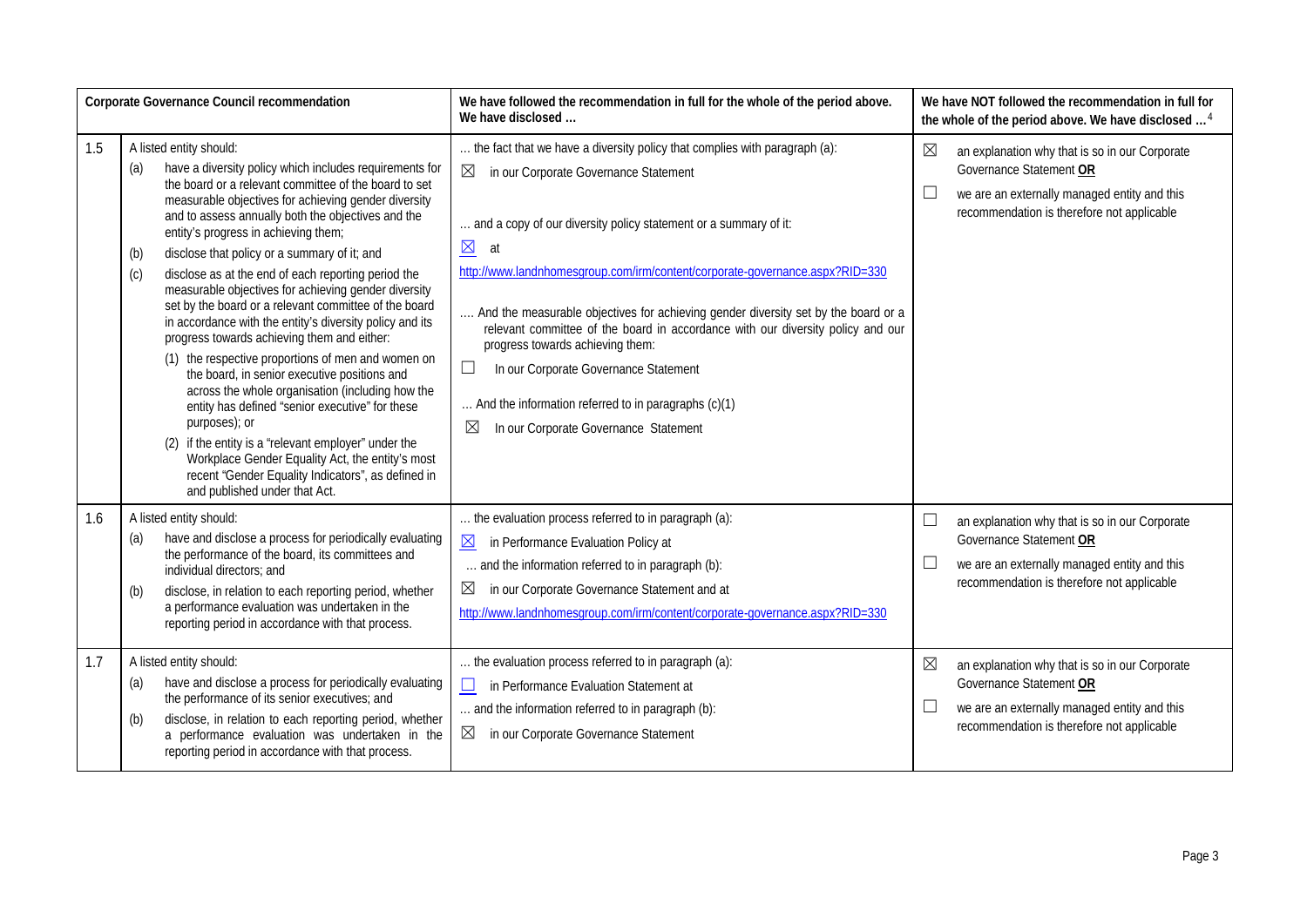| Corporate Governance Council recommendation |                                                                                                                                                                                                                                                                                                                                                                                                                                                                                                                                                                                                                                                                                                                                                                                                                                                                        | We have followed the recommendation in full for the whole of the period above.<br>We have disclosed                                                                                                                                                                                                                                                                                                    |             | We have NOT followed the recommendation in full for<br>the whole of the period above. We have disclosed <sup>4</sup>                                                    |
|---------------------------------------------|------------------------------------------------------------------------------------------------------------------------------------------------------------------------------------------------------------------------------------------------------------------------------------------------------------------------------------------------------------------------------------------------------------------------------------------------------------------------------------------------------------------------------------------------------------------------------------------------------------------------------------------------------------------------------------------------------------------------------------------------------------------------------------------------------------------------------------------------------------------------|--------------------------------------------------------------------------------------------------------------------------------------------------------------------------------------------------------------------------------------------------------------------------------------------------------------------------------------------------------------------------------------------------------|-------------|-------------------------------------------------------------------------------------------------------------------------------------------------------------------------|
|                                             | PRINCIPLE 2 - STRUCTURE THE BOARD TO ADD VALUE                                                                                                                                                                                                                                                                                                                                                                                                                                                                                                                                                                                                                                                                                                                                                                                                                         |                                                                                                                                                                                                                                                                                                                                                                                                        |             |                                                                                                                                                                         |
| 2.1                                         | The board of a listed entity should:<br>have a nomination committee which:<br>(a)<br>(1) has at least three members, a majority of whom<br>are independent directors; and<br>(2) is chaired by an independent director,<br>and disclose:<br>(3) the charter of the committee;<br>(4) the members of the committee; and<br>(5) as at the end of each reporting period, the<br>number of times the committee met throughout<br>the period and the individual attendances of the<br>members at those meetings; or<br>if it does not have a nomination committee, disclose<br>(b)<br>that fact and the processes it employs to address<br>board succession issues and to ensure that the<br>board has the appropriate balance of skills,<br>knowledge, experience, independence and diversity<br>to enable it to discharge its duties and<br>responsibilities effectively. | [If the entity complies with paragraph (a):]<br>the fact that we have a nomination committee that complies with paragraphs (1) and<br>$(2)$ :<br>in our Corporate Governance Statement<br>ப<br>and a copy of the charter of the committee:<br>at Nomination Committee Charter at<br>and the information referred to in paragraphs (4) and (5):<br>$\boxtimes$<br>in our Corporate Governance Statement | $\boxtimes$ | an explanation why that is so in our Corporate<br>Governance Statement OR<br>we are an externally managed entity and this<br>recommendation is therefore not applicable |
| 2.2                                         | A listed entity should have and disclose a board skills<br>matrix setting out the mix of skills and diversity that the<br>board currently has or is looking to achieve in its<br>membership.                                                                                                                                                                                                                                                                                                                                                                                                                                                                                                                                                                                                                                                                           | our board skills matrix:<br>in our Corporate Governance Statement                                                                                                                                                                                                                                                                                                                                      | $\boxtimes$ | an explanation why that is so in our Corporate<br>Governance Statement OR<br>we are an externally managed entity and this<br>recommendation is therefore not applicable |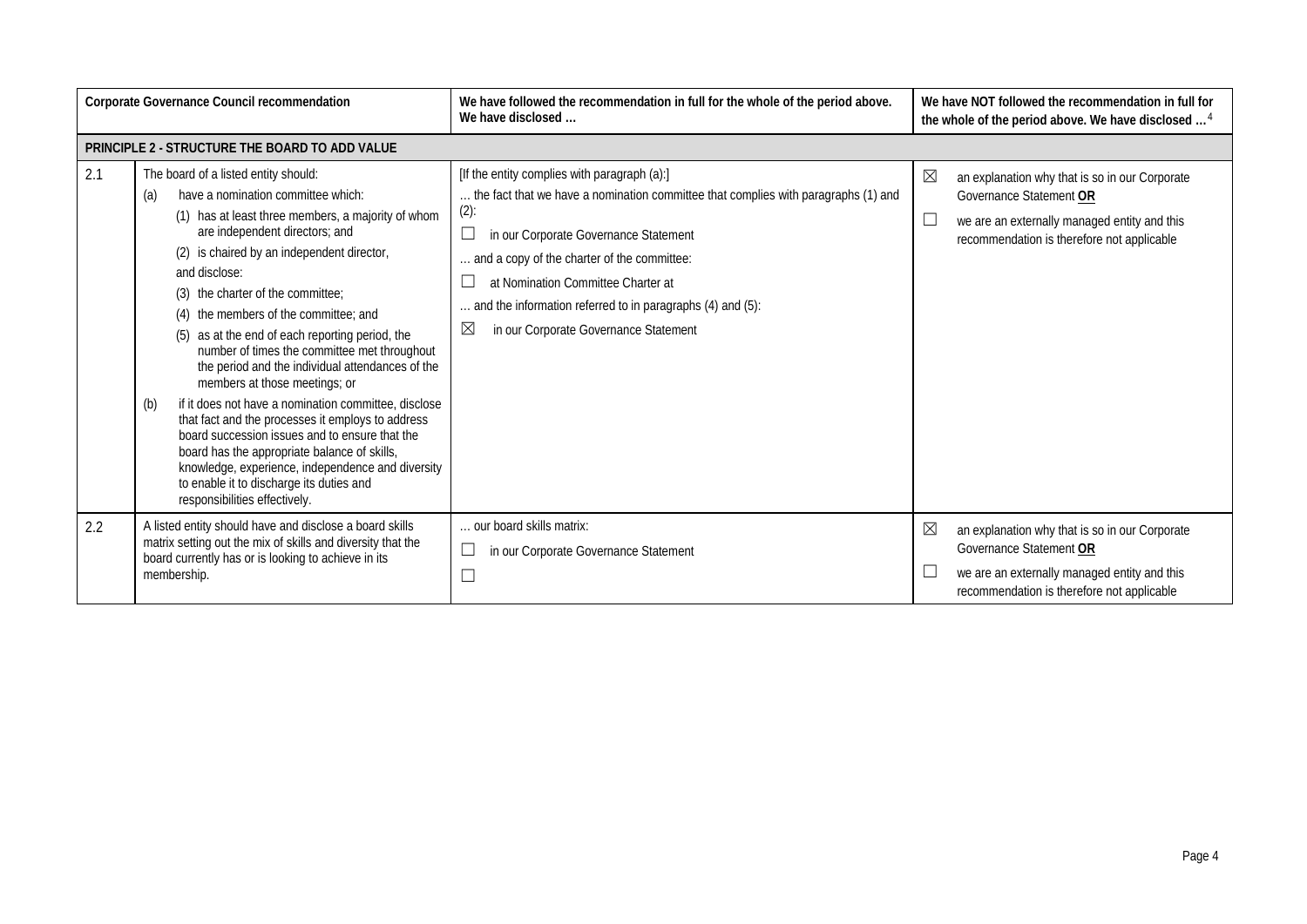| Corporate Governance Council recommendation |                                                                                                                                                                                                                                                                                                                                                                                                                                                                                                                                                           | We have followed the recommendation in full for the whole of the period above.<br>We have disclosed                                                                                                                                                                                                                                                                                                                                                                            | We have NOT followed the recommendation in full for<br>the whole of the period above. We have disclosed <sup>4</sup>                                                                                   |
|---------------------------------------------|-----------------------------------------------------------------------------------------------------------------------------------------------------------------------------------------------------------------------------------------------------------------------------------------------------------------------------------------------------------------------------------------------------------------------------------------------------------------------------------------------------------------------------------------------------------|--------------------------------------------------------------------------------------------------------------------------------------------------------------------------------------------------------------------------------------------------------------------------------------------------------------------------------------------------------------------------------------------------------------------------------------------------------------------------------|--------------------------------------------------------------------------------------------------------------------------------------------------------------------------------------------------------|
| 2.3                                         | A listed entity should disclose:<br>the names of the directors considered by the board<br>(a)<br>to be independent directors;<br>if a director has an interest, position, association or<br>(b)<br>relationship of the type described in Box 2.3 but the<br>board is of the opinion that it does not compromise<br>the independence of the director, the nature of the<br>interest, position, association or relationship in<br>question and an explanation of why the board is of<br>that opinion; and<br>the length of service of each director.<br>(c) | the names of the directors considered by the board to be independent directors:<br>$\boxtimes$ in our Corporate Governance Statement<br>and, where applicable, the information referred to in paragraph (b):<br>in our Corporate Governance Statement<br>$\underline{\boxtimes}$<br>and the length of service of each director:<br>$\boxtimes$<br>at the Directors' Report in the 2019 Annual Report<br>http://www.landnhomesgroup.com/irm/content/annual-reports.aspx?RID=408 | an explanation why that is so in our Corporate<br>⊔<br>Governance Statement                                                                                                                            |
| 2.4                                         | A majority of the board of a listed entity should be<br>independent directors.                                                                                                                                                                                                                                                                                                                                                                                                                                                                            | the fact that we follow this recommendation:<br>in our Corporate Governance Statement<br>ப                                                                                                                                                                                                                                                                                                                                                                                     | ⊠<br>an explanation why that is so in our Corporate<br>Governance Statement OR<br>⊔<br>we are an externally managed entity and this<br>recommendation is therefore not applicable                      |
| 2.5                                         | The chair of the board of a listed entity should be an<br>independent director and, in particular, should not be the<br>same person as the CEO of the entity.                                                                                                                                                                                                                                                                                                                                                                                             | the fact that we follow this recommendation:<br>$\Box$<br>in our Corporate Governance Statement                                                                                                                                                                                                                                                                                                                                                                                | ⊠<br>an explanation why that is so in our Corporate<br>Governance Statement OR<br>⊔<br>we are an externally managed entity and this<br>recommendation is therefore not applicable                      |
| 2.6                                         | A listed entity should have a program for inducting new<br>directors and provide appropriate professional<br>development opportunities for directors to develop and<br>maintain the skills and knowledge needed to perform their<br>role as directors effectively.                                                                                                                                                                                                                                                                                        | the fact that we follow this recommendation:<br>in our Corporate Governance Statement<br>$\Box$                                                                                                                                                                                                                                                                                                                                                                                | $\overline{\boxtimes}$<br>an explanation why that is so in our Corporate<br>Governance Statement OR<br>⊔<br>we are an externally managed entity and this<br>recommendation is therefore not applicable |
|                                             | PRINCIPLE 3 - ACT ETHICALLY AND RESPONSIBLY                                                                                                                                                                                                                                                                                                                                                                                                                                                                                                               |                                                                                                                                                                                                                                                                                                                                                                                                                                                                                |                                                                                                                                                                                                        |
| 3.1                                         | A listed entity should:<br>have a code of conduct for its directors, senior<br>(a)<br>executives and employees; and<br>disclose that code or a summary of it.<br>(b)                                                                                                                                                                                                                                                                                                                                                                                      | our code of conduct or a summary of it:<br>in our Corporate Governance Statement<br>$\boxtimes$<br>$\boxtimes$<br>in our Code of Conduct at<br>http://www.landnhomesgroup.com/irm/content/corporate-governance.aspx?RID=330                                                                                                                                                                                                                                                    | $\Box$ an explanation why that is so in our Corporate<br>Governance Statement                                                                                                                          |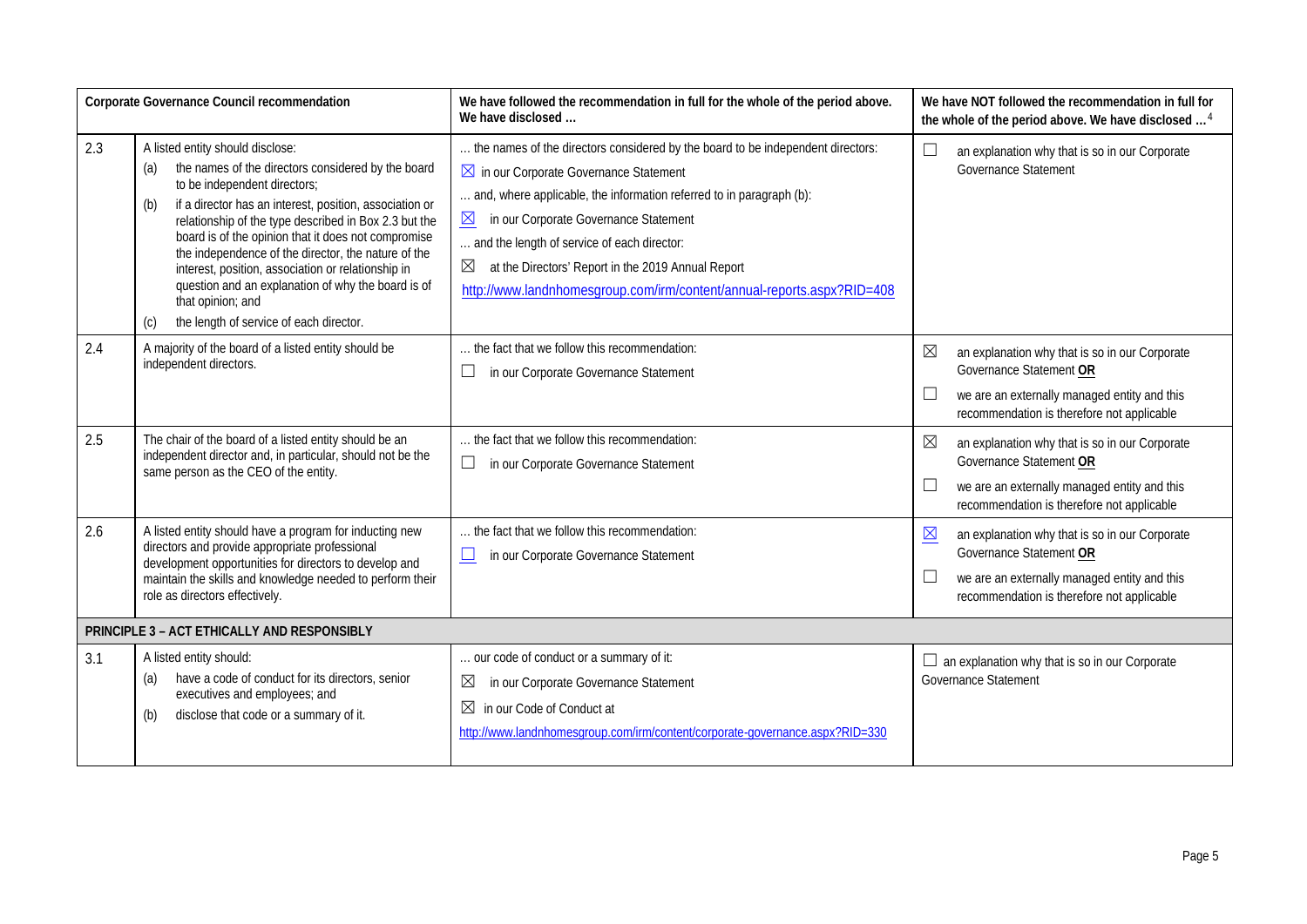| Corporate Governance Council recommendation |                                                                                                                                                                                                                                                                                                                                                                                                                                                                                                                                                                                                                                                                                                                                                                                                                                                                                                                                                                                     | We have followed the recommendation in full for the whole of the period above.<br>We have disclosed                                                                                                                                                                                                                                                                                                                                                                 | We have NOT followed the recommendation in full for<br>the whole of the period above. We have disclosed <sup>4</sup> |
|---------------------------------------------|-------------------------------------------------------------------------------------------------------------------------------------------------------------------------------------------------------------------------------------------------------------------------------------------------------------------------------------------------------------------------------------------------------------------------------------------------------------------------------------------------------------------------------------------------------------------------------------------------------------------------------------------------------------------------------------------------------------------------------------------------------------------------------------------------------------------------------------------------------------------------------------------------------------------------------------------------------------------------------------|---------------------------------------------------------------------------------------------------------------------------------------------------------------------------------------------------------------------------------------------------------------------------------------------------------------------------------------------------------------------------------------------------------------------------------------------------------------------|----------------------------------------------------------------------------------------------------------------------|
|                                             | PRINCIPLE 4 - SAFEGUARD INTEGRITY IN CORPORATE REPORTING                                                                                                                                                                                                                                                                                                                                                                                                                                                                                                                                                                                                                                                                                                                                                                                                                                                                                                                            |                                                                                                                                                                                                                                                                                                                                                                                                                                                                     |                                                                                                                      |
| 4.1                                         | The board of a listed entity should:<br>have an audit committee which:<br>(a)<br>(1) has at least three members, all of whom are<br>non-executive directors and a majority of whom<br>are independent directors; and<br>(2) is chaired by an independent director, who is<br>not the chair of the board,<br>and disclose:<br>(3) the charter of the committee;<br>(4) the relevant qualifications and experience of the<br>members of the committee; and<br>(5) in relation to each reporting period, the number<br>of times the committee met throughout the<br>period and the individual attendances of the<br>members at those meetings; or<br>if it does not have an audit committee, disclose that<br>(b)<br>fact and the processes it employs that<br>independently verify and safeguard the integrity of<br>its corporate reporting, including the processes for<br>the appointment and removal of the external auditor<br>and the rotation of the audit engagement partner. | [If the entity complies with paragraph (a):]<br>the fact that we have an audit committee that complies with paragraphs (1) and (2):<br>$\boxtimes$<br>in our Corporate Governance Statement<br>and a copy of the charter of the committee:<br>at Audit Committee Charter at<br>⊔<br>and the information referred to in paragraphs (4) and (5):<br>$\boxtimes$<br>in 2019 Annual Report at<br>http://www.landnhomesgroup.com/irm/content/annual-reports.aspx?RID=408 | $\boxtimes$<br>an explanation why that is so in our Corporate<br><b>Governance Statement</b>                         |
| 4.2                                         | The board of a listed entity should, before it approves the<br>entity's financial statements for a financial period, receive<br>from its CEO and CFO a declaration that, in their opinion,<br>the financial records of the entity have been properly<br>maintained and that the financial statements comply with<br>the appropriate accounting standards and give a true and<br>fair view of the financial position and performance of the<br>entity and that the opinion has been formed on the basis of<br>a sound system of risk management and internal control<br>which is operating effectively.                                                                                                                                                                                                                                                                                                                                                                              | the fact that we follow this recommendation:<br>$\boxtimes$<br>in our Corporate Governance Statement<br>$\Box$                                                                                                                                                                                                                                                                                                                                                      | L<br>an explanation why that is so in our Corporate<br><b>Governance Statement</b>                                   |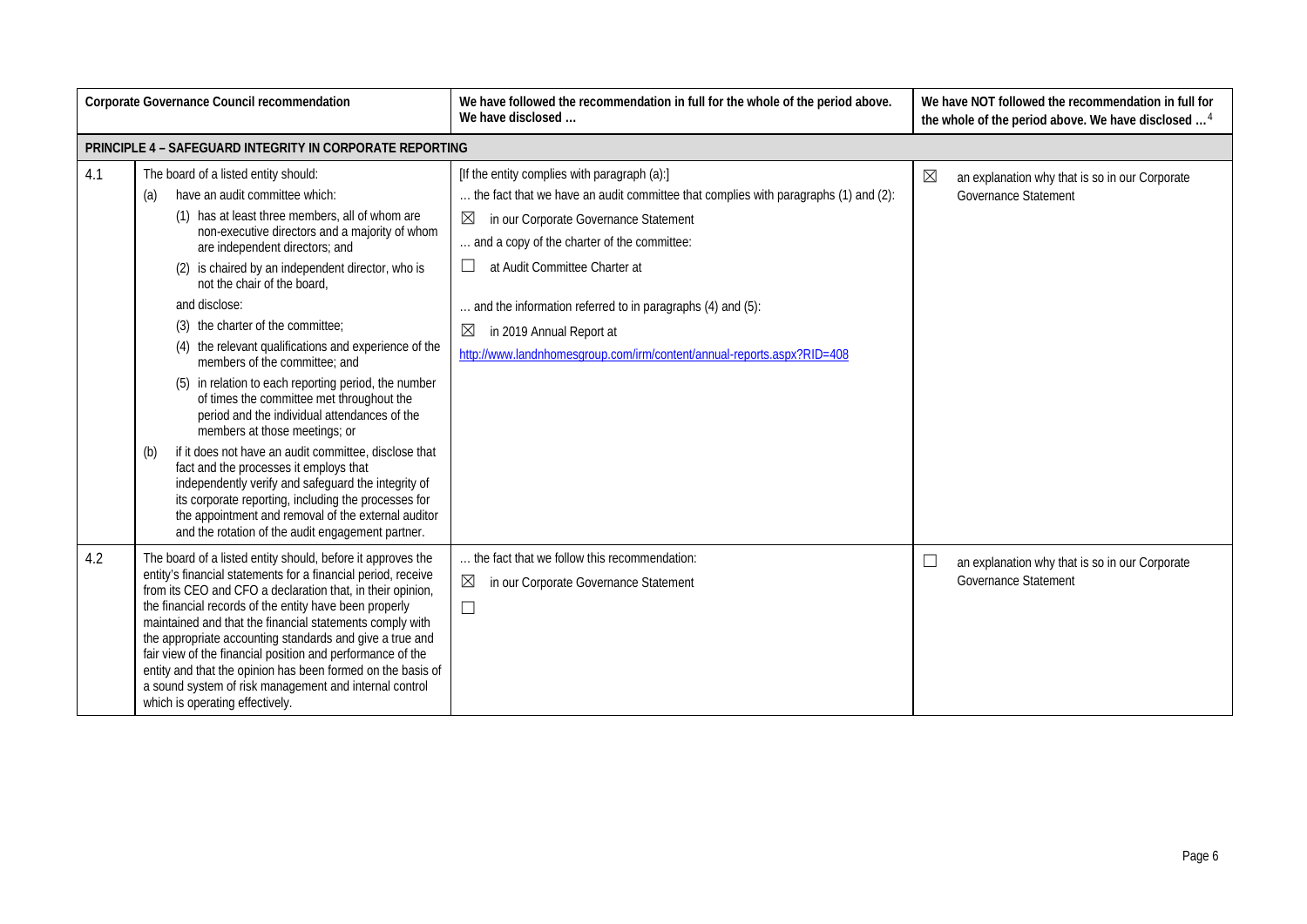| Corporate Governance Council recommendation          |                                                                                                                                                                                                        | We have followed the recommendation in full for the whole of the period above.<br>We have disclosed                                                                                                                                                              |                  | We have NOT followed the recommendation in full for<br>the whole of the period above. We have disclosed <sup>4</sup>                                                                                                                |  |
|------------------------------------------------------|--------------------------------------------------------------------------------------------------------------------------------------------------------------------------------------------------------|------------------------------------------------------------------------------------------------------------------------------------------------------------------------------------------------------------------------------------------------------------------|------------------|-------------------------------------------------------------------------------------------------------------------------------------------------------------------------------------------------------------------------------------|--|
| 4.3                                                  | A listed entity that has an AGM should ensure that its<br>external auditor attends its AGM and is available to answer<br>questions from security holders relevant to the audit.                        | the fact that we follow this recommendation:<br>$\boxtimes$<br>in our Corporate Governance Statement                                                                                                                                                             | $\Box$<br>L      | an explanation why that is so in our Corporate<br>Governance Statement OR<br>we are an externally managed entity that does not<br>hold an annual general meeting and this<br>recommendation is therefore not applicable             |  |
|                                                      | PRINCIPLE 5 - MAKE TIMELY AND BALANCED DISCLOSURE                                                                                                                                                      |                                                                                                                                                                                                                                                                  |                  |                                                                                                                                                                                                                                     |  |
| 5.1                                                  | A listed entity should:<br>have a written policy for complying with its<br>(a)<br>continuous disclosure obligations under the Listing<br>Rules; and<br>disclose that policy or a summary of it.<br>(b) | our continuous disclosure compliance policy or a summary of it:<br>$\boxtimes$<br>in our Corporate Governance Statement<br>$\boxtimes$<br>in our Continuous Disclosure Policy at<br>http://www.landnhomesgroup.com/irm/content/corporate-governance.aspx?RID=330 | $\Box$           | an explanation why that is so in our Corporate<br>Governance Statement                                                                                                                                                              |  |
| PRINCIPLE 6 - RESPECT THE RIGHTS OF SECURITY HOLDERS |                                                                                                                                                                                                        |                                                                                                                                                                                                                                                                  |                  |                                                                                                                                                                                                                                     |  |
| 6.1                                                  | A listed entity should provide information about itself and<br>its governance to investors via its website.                                                                                            | information about us and our governance on our website:<br>$\boxtimes$<br>at<br>http://www.landnhomesgroup.com/irm/content/corporate-governance.aspx?RID=330                                                                                                     | $\Box$           | an explanation why that is so in our Corporate<br>Governance Statement                                                                                                                                                              |  |
| 6.2                                                  | A listed entity should design and implement an investor<br>relations program to facilitate effective two-way<br>communication with investors                                                           | the fact that we follow this recommendation:<br>$\boxtimes$<br>in our Corporate Governance Statement<br>$\Box$<br>in Shareholder Communication Charter at                                                                                                        | $\Box$           | an explanation why that is so in our Corporate<br><b>Governance Statement</b>                                                                                                                                                       |  |
| 6.3                                                  | A listed entity should disclose the policies and processes it<br>has in place to facilitate and encourage participation at<br>meetings of security holders.                                            | our policies and processes for facilitating and encouraging participation at meetings<br>of security holders:<br>in our Corporate Governance Statement<br>$\Box$                                                                                                 | $\boxtimes$<br>L | an explanation why that is so in our Corporate<br>Governance Statement OR<br>we are an externally managed entity that does not<br>hold periodic meetings of security holders and this<br>recommendation is therefore not applicable |  |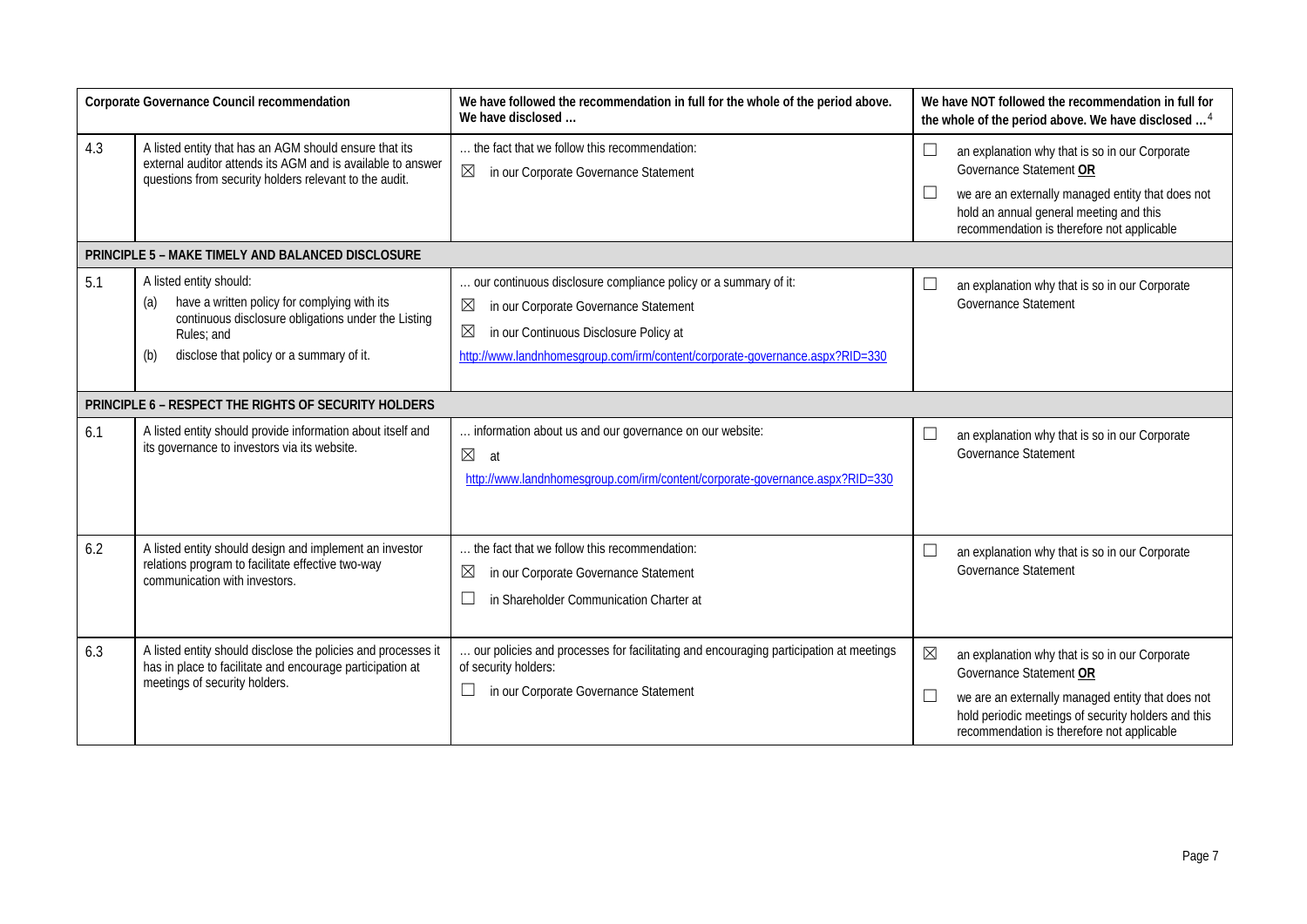| Corporate Governance Council recommendation |                                                                                                                                                                                                                                                                                                                                                                                                                                                                                                                                                                                                                                                                                                                                                    | We have followed the recommendation in full for the whole of the period above.<br>We have disclosed                                                                                                                                                                                                                                                                                                                                                                                                                                                                                   | We have NOT followed the recommendation in full for<br>the whole of the period above. We have disclosed <sup>4</sup> |
|---------------------------------------------|----------------------------------------------------------------------------------------------------------------------------------------------------------------------------------------------------------------------------------------------------------------------------------------------------------------------------------------------------------------------------------------------------------------------------------------------------------------------------------------------------------------------------------------------------------------------------------------------------------------------------------------------------------------------------------------------------------------------------------------------------|---------------------------------------------------------------------------------------------------------------------------------------------------------------------------------------------------------------------------------------------------------------------------------------------------------------------------------------------------------------------------------------------------------------------------------------------------------------------------------------------------------------------------------------------------------------------------------------|----------------------------------------------------------------------------------------------------------------------|
| 6.4                                         | A listed entity should give security holders the option to<br>receive communications from, and send communications<br>to, the entity and its security registry electronically.                                                                                                                                                                                                                                                                                                                                                                                                                                                                                                                                                                     | the fact that we follow this recommendation:<br>$\boxtimes$<br>in our Corporate Governance Statement                                                                                                                                                                                                                                                                                                                                                                                                                                                                                  | an explanation why that is so in our Corporate<br>⊔<br>Governance Statement                                          |
|                                             | <b>PRINCIPLE 7 - RECOGNISE AND MANAGE RISK</b>                                                                                                                                                                                                                                                                                                                                                                                                                                                                                                                                                                                                                                                                                                     |                                                                                                                                                                                                                                                                                                                                                                                                                                                                                                                                                                                       |                                                                                                                      |
| 7.1                                         | The board of a listed entity should:<br>have a committee or committees to oversee risk,<br>(a)<br>each of which:<br>(1) has at least three members, a majority of whom<br>are independent directors; and<br>(2) is chaired by an independent director,<br>and disclose:<br>(3) the charter of the committee;<br>(4) the members of the committee; and<br>(5) as at the end of each reporting period, the<br>number of times the committee met throughout<br>the period and the individual attendances of the<br>members at those meetings; or<br>if it does not have a risk committee or committees<br>(b)<br>that satisfy (a) above, disclose that fact and the<br>processes it employs for overseeing the entity's risk<br>management framework. | [If the entity complies with paragraph (a):]<br>the fact that we have a committee or committees to oversee risk that comply with<br>paragraphs (1) and (2):<br>⊔<br>in our Corporate Governance Statement<br>in Audit Committee Charter at<br>and the information referred to in paragraphs (4) and (5):<br>in the Directors' Report in the 2016 Annual Financial Report<br>[If the entity complies with paragraph (b):]<br>the fact that we do not have a risk committee or committees that satisfy (a) and the<br>processes we employ for overseeing our risk management framework: | $\boxtimes$<br>an explanation why that is so in our Corporate<br>Governance Statement                                |
| 7.2                                         | The board or a committee of the board should:<br>review the entity's risk management framework at<br>(a)<br>least annually to satisfy itself that it continues to be<br>sound; and<br>disclose, in relation to each reporting period,<br>(b)<br>whether such a review has taken place.                                                                                                                                                                                                                                                                                                                                                                                                                                                             | the fact that board or a committee of the board reviews the entity's risk management<br>framework at least annually to satisfy itself that it continues to be sound:<br>⊠<br>in our Corporate Governance Statement<br>and that such a review has taken place in the reporting period covered by this<br>Appendix 4G:<br>⊠<br>in our Corporate Governance Statement                                                                                                                                                                                                                    | ⊔<br>an explanation why that is so in our Corporate<br>Governance Statement                                          |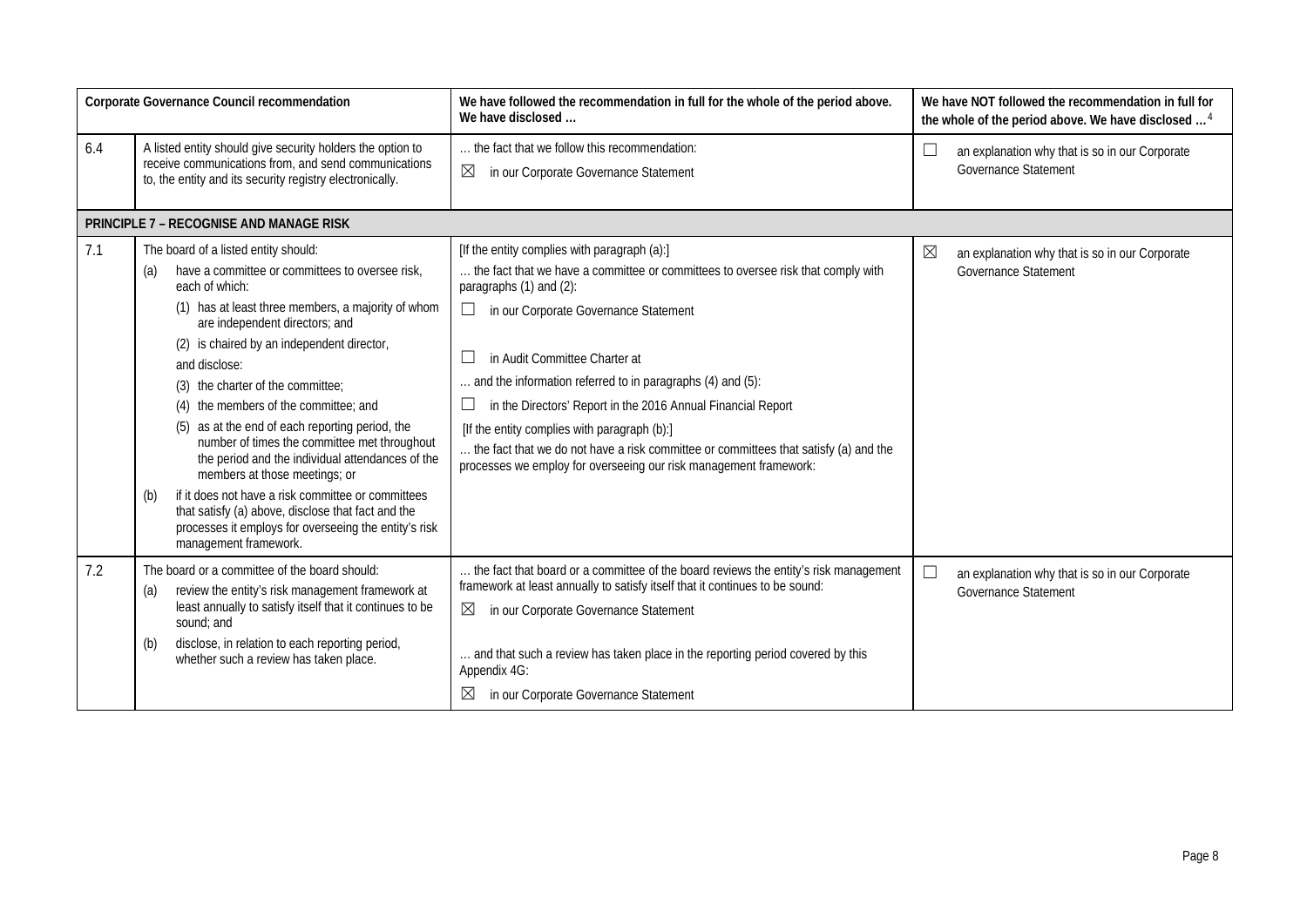| Corporate Governance Council recommendation |                                                                                                                                                                                                                                                                                                                                                                              | We have followed the recommendation in full for the whole of the period above.<br>We have disclosed                                                                                                                                                                                                                                                                                                                                                                                                                            | We have NOT followed the recommendation in full for<br>the whole of the period above. We have disclosed |
|---------------------------------------------|------------------------------------------------------------------------------------------------------------------------------------------------------------------------------------------------------------------------------------------------------------------------------------------------------------------------------------------------------------------------------|--------------------------------------------------------------------------------------------------------------------------------------------------------------------------------------------------------------------------------------------------------------------------------------------------------------------------------------------------------------------------------------------------------------------------------------------------------------------------------------------------------------------------------|---------------------------------------------------------------------------------------------------------|
| 7.3                                         | A listed entity should disclose:<br>if it has an internal audit function, how the function is<br>(a)<br>structured and what role it performs; or<br>if it does not have an internal audit function, that fact<br>(b)<br>and the processes it employs for evaluating and<br>continually improving the effectiveness of its risk<br>management and internal control processes. | [If the entity complies with paragraph (a):]<br>how our internal audit function is structured and what role it performs:<br>in our Corporate Governance Statement<br>at [insert location]<br>ப<br>[If the entity complies with paragraph (b):]<br>the fact that we do not have an internal audit function and the processes we employ<br>for evaluating and continually improving the effectiveness of our risk management and<br>internal control processes:<br>in our Corporate Governance Statement<br>at [insert location] | $\boxtimes$<br>an explanation why that is so in our Corporate<br><b>Governance Statement</b>            |
| 7.4                                         | A listed entity should disclose whether it has any material<br>exposure to economic, environmental and social<br>sustainability risks and, if it does, how it manages or<br>intends to manage those risks.                                                                                                                                                                   | whether we have any material exposure to economic, environmental and social<br>sustainability risks and, if we do, how we manage or intend to manage those risks:<br>⊠<br>in our Corporate Governance Statement                                                                                                                                                                                                                                                                                                                | an explanation why that is so in our Corporate<br>Governance Statement                                  |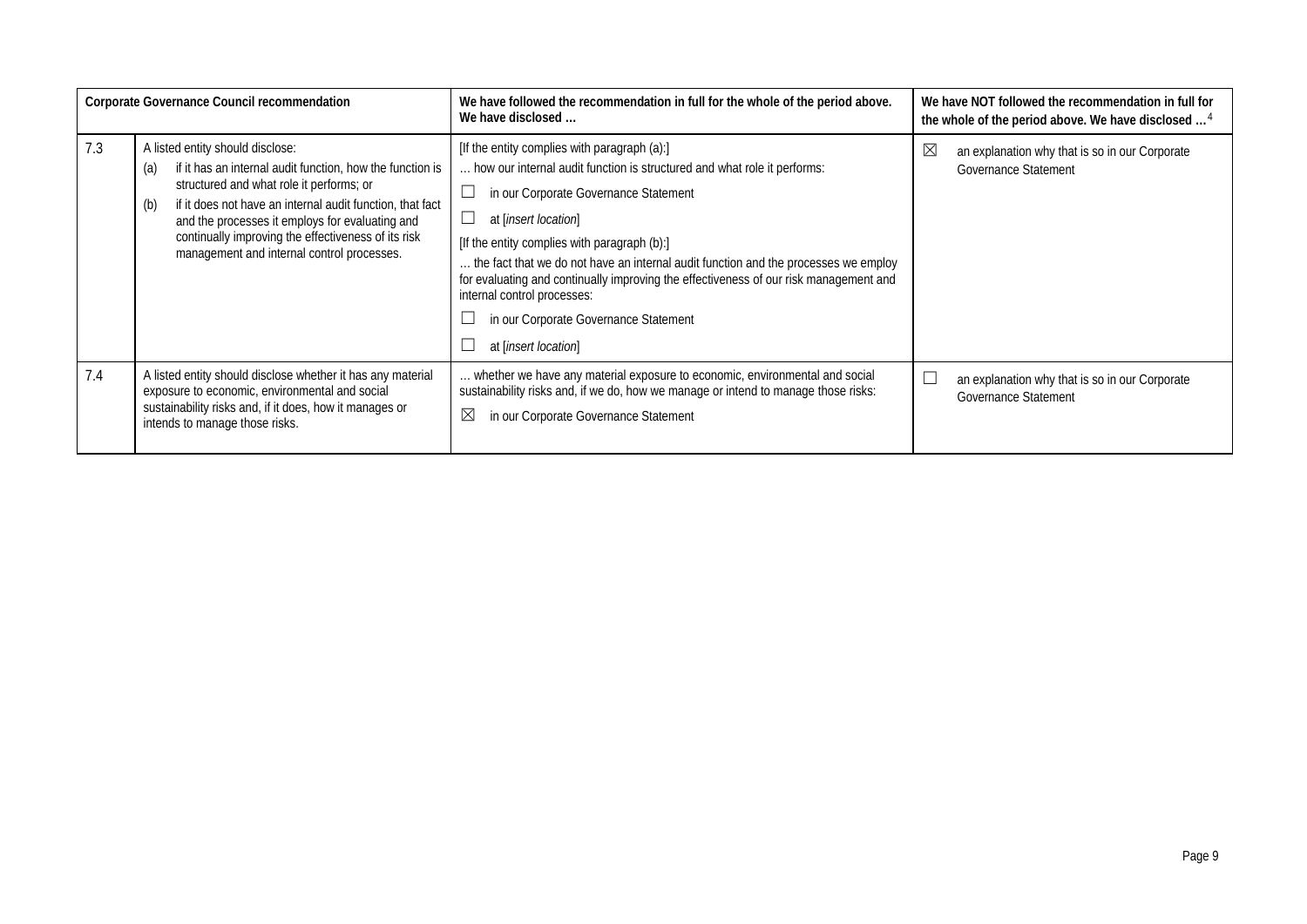| Corporate Governance Council recommendation |                                                                                                                                                                                                                                                                                                                                                                                                                                                                                                                                                                                                                                                                                                                                                                                                  | We have followed the recommendation in full for the whole of the period above.<br>We have disclosed                                                                                                                                                                                                                                                                                                                                               | We have NOT followed the recommendation in full for<br>the whole of the period above. We have disclosed <sup>4</sup>                                                            |
|---------------------------------------------|--------------------------------------------------------------------------------------------------------------------------------------------------------------------------------------------------------------------------------------------------------------------------------------------------------------------------------------------------------------------------------------------------------------------------------------------------------------------------------------------------------------------------------------------------------------------------------------------------------------------------------------------------------------------------------------------------------------------------------------------------------------------------------------------------|---------------------------------------------------------------------------------------------------------------------------------------------------------------------------------------------------------------------------------------------------------------------------------------------------------------------------------------------------------------------------------------------------------------------------------------------------|---------------------------------------------------------------------------------------------------------------------------------------------------------------------------------|
|                                             | PRINCIPLE 8 - REMUNERATE FAIRLY AND RESPONSIBLY                                                                                                                                                                                                                                                                                                                                                                                                                                                                                                                                                                                                                                                                                                                                                  |                                                                                                                                                                                                                                                                                                                                                                                                                                                   |                                                                                                                                                                                 |
| 8.1                                         | The board of a listed entity should:<br>have a remuneration committee which:<br>(a)<br>(1) has at least three members, a majority of whom<br>are independent directors; and<br>(2) is chaired by an independent director,<br>and disclose:<br>(3) the charter of the committee;<br>the members of the committee: and<br>(5) as at the end of each reporting period, the<br>number of times the committee met throughout<br>the period and the individual attendances of the<br>members at those meetings; or<br>if it does not have a remuneration committee,<br>(b)<br>disclose that fact and the processes it employs for<br>setting the level and composition of remuneration for<br>directors and senior executives and ensuring that<br>such remuneration is appropriate and not excessive. | [If the entity complies with paragraph (a):]<br>the fact that we have a remuneration committee that complies with paragraphs (1)<br>and $(2)$ :<br>$\Box$<br>in our Corporate Governance Statement<br>. and a copy of the charter of the committee:<br>at Remuneration Committee Charter at<br>$\sqcup$<br>and the information referred to in paragraphs (4) and (5):<br>$\boxtimes$<br>in our Corporate Governance Statement                     | $\boxtimes$<br>an explanation why that is so in our Corporate<br>Governance Statement OR<br>we are an externally managed entity and this recomme<br>is therefore not applicable |
| 8.2                                         | A listed entity should separately disclose its policies and<br>practices regarding the remuneration of non-executive<br>directors and the remuneration of executive directors and<br>other senior executives.                                                                                                                                                                                                                                                                                                                                                                                                                                                                                                                                                                                    | separately our remuneration policies and practices regarding the remuneration of<br>non-executive directors and the remuneration of executive directors and other senior<br>executives:<br>$\boxtimes$<br>in our Corporate Governance Statement<br>$\boxtimes$<br>at the Remuneration Report within the Directors' Report in the 2019 Annual<br><b>Financial Report</b><br>http://www.landnhomesgroup.com/irm/content/annual-reports.aspx?RID=408 | an explanation why that is so in our Corporate<br>Governance Statement OR<br>we are an externally managed entity and this<br>recommendation is therefore not applicable         |